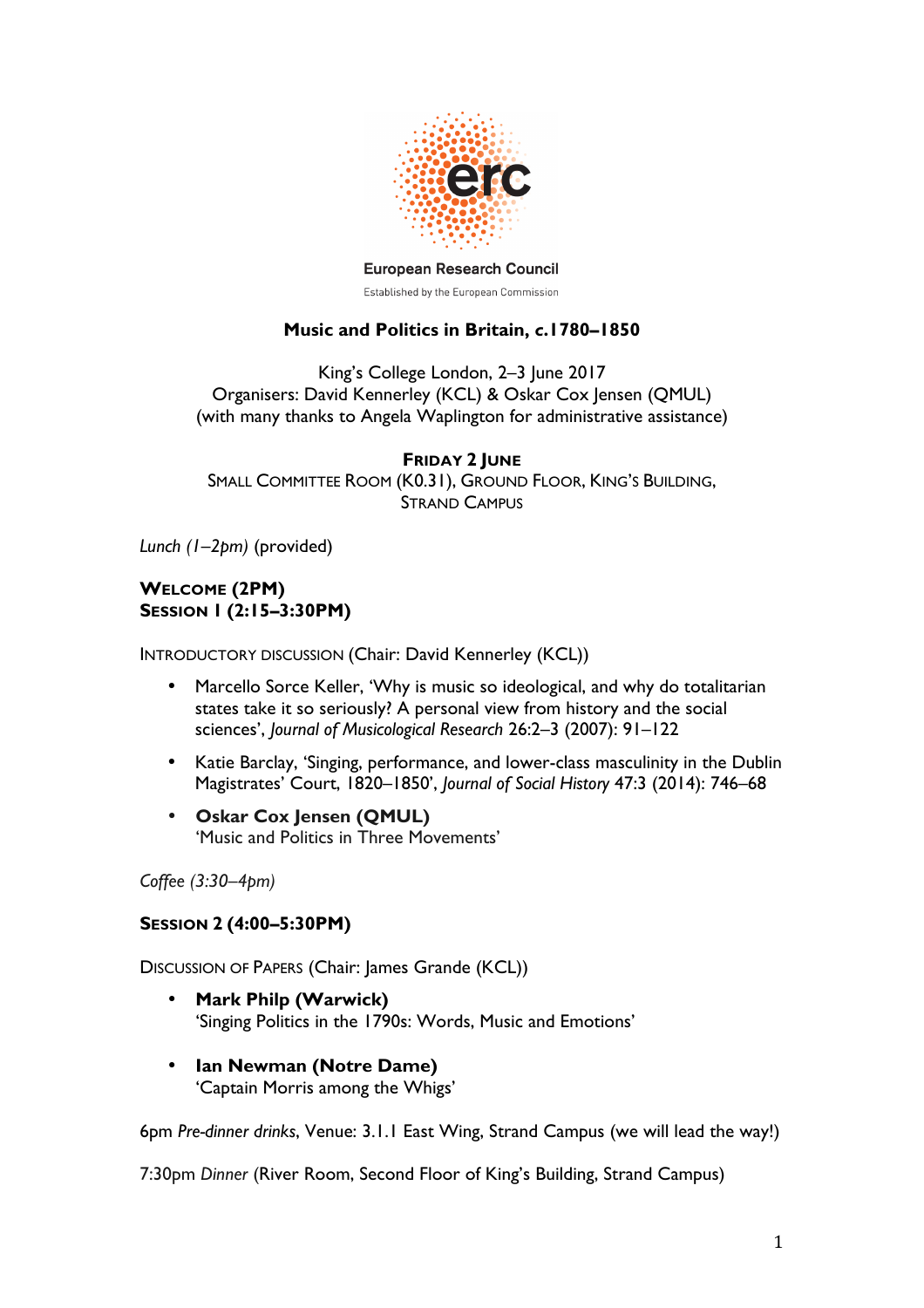## **SATURDAY 3 JUNE**

SMALL COMMITTEE ROOM (K0.31), GROUND FLOOR, KING'S BUILDING, STRAND CAMPUS

# **SESSION 3 (9:30–11AM)**

DISCUSSION OF PAPERS (Chair: Kathy Fry (KCL))

- **Trevor Herbert (OU, Emeritus)** 'British military music as "soft power" *c*.1780–1850'
- **Kristina Guiguet (Independent scholar)** 'Music as a Discourse of Power: British Conservative Festivals, 1835–41'

*Coffee (11–11:30am)*

# **SESSION 4 (11:30AM–1PM)**

DISCUSSION OF PAPERS (Chair: Katherine Hambridge (Durham))

• **Rachel Johnson (RNCM)**

'Art, Science, Recreation, Amusement: The contested roles of music at Manchester's Mechanics' Institution, Athenaeum and Royal Manchester Institution'

• **David Kennerley (KCL)** 'The Lancashire and Cheshire Working Men's Singing Classes and the sounds of Chartism'

*Lunch (1–2pm)* (provided)

## **SESSION 5 (2–3:30PM)**

DISCUSSION OF PAPERS (Chair: Oskar Cox Jensen (QMUL))

- **Erica Buurman (Canterbury Christ Church)** 'National and Cosmopolitan Repertoires in London's Social Dance Culture in the Early Nineteenth Century'
- **Susan Valladares (Oxford)** 'Fifes, Gombay Drums and Paper Hats: The performance of Jonkanoo in *Obi; or, Three Finger'd Jack*'

*Closing Remarks (3:30–4pm)*